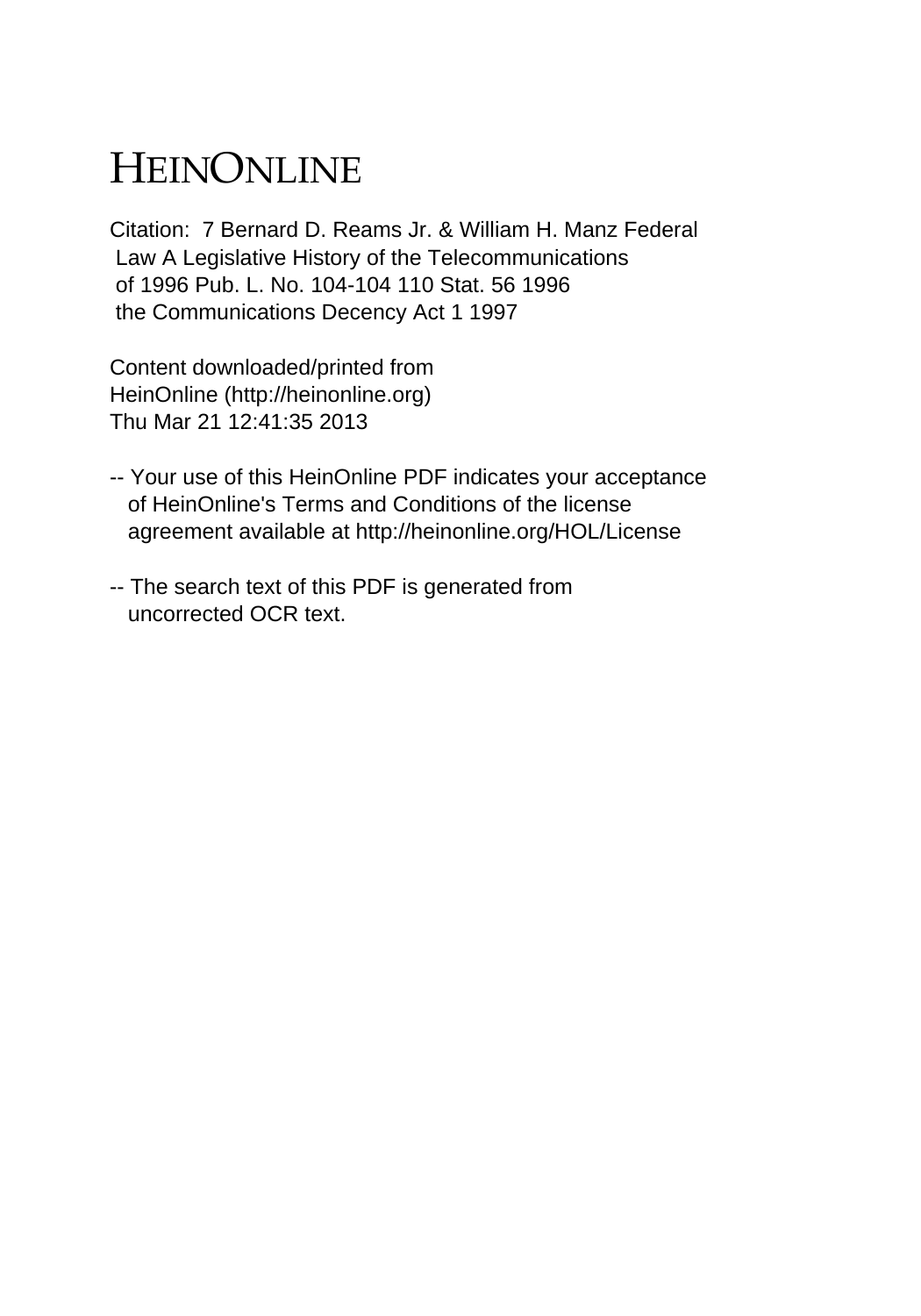#### **Calendar No. 592 103D** CONGRESS **REPORT** *2d Session* **SENATE** 103-351

## MULTISTATE UTILITY **CONSUMER** PROTECTION **ACT** OF 1994

AuGuSr 22 (legislative day, AUGUST **18),** 1994.--Ordered to be printed

Mr. JOHNSTON, from the Committee on Energy and Natural Resources, submitted the following

## REPORT

## together with

## ADDITIONAL VIEWS

#### [To accompany **S.** 544]

The Committee on Energy and Natural Resources, to which was referred the bill **(S.** 544) to amend the Federal Power Act to protect consumers of multistate utility systems, and for other purposes, having considered the same, reports favorably thereon with an amendment and recommends that the bill, as amended, do pass.

The amendment is as follows:

Strike out all after the enacting clause and insert in light thereof the following:

SECTION. 1. SHORT TITLE.

This Act may be cited as the "Multistate Utility<sup>7</sup>4Consumer Protection **ft f** of 1994".

SEC. 2. AUTHORITY TO DISALLOW RECOVERY OF CERTAIN COSTS UNDER FEDERAL POWER **ACT.**

Section 318 of the Federal Power Act is amended-

**(1) by** inserting "(a)" after "Sec. **318."; an** (2) **by** adding at the end thereof the follovthrg new sibsections: **,-/**

**"(bXl)** The Commission shall have the **a'ilority** tpisallow rec ye in juris- dictional rates of any costs incurred **by** a **pblic** utility **pursuant tl** action that has been authorized under section 13(b) of the Public Utility Holding Company Act of 1935, including costs allocated tg;such public utility in accordance with subsection (d), if the Commission determines that the reco what subsection (a), in the commission determines that into recovery or such that is unjust, unreasonable or unduly preferential **of this sec-** tions 205 or 206 of this Act.

**79-010**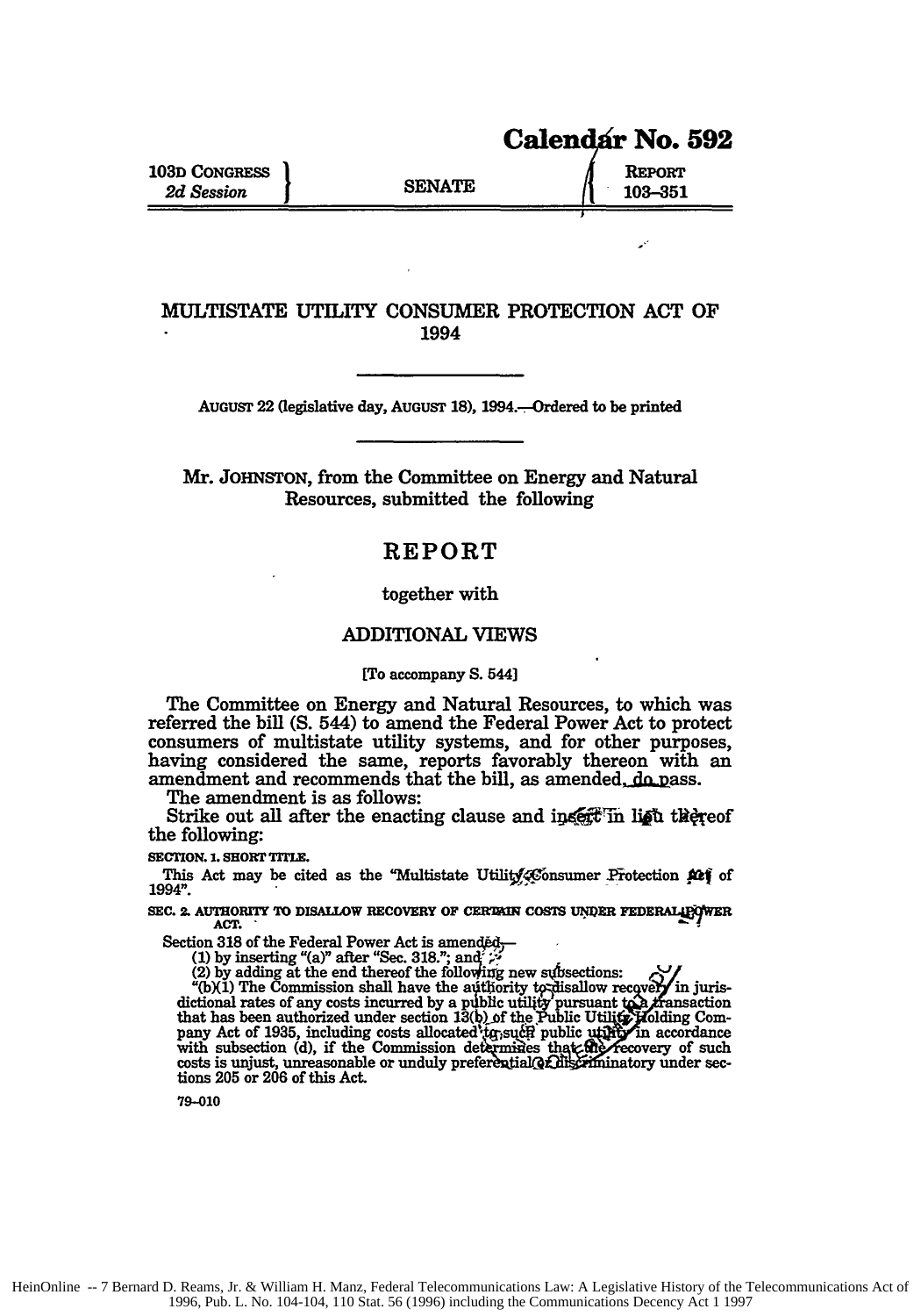**"(bX2)** Nothing in the Public Utility Holding Company Act of **1935,** or any ac- tions taken thereunder, shall prevent a State commission from exercising its jurisdiction to the extent otherwise authorized under applicable law with respect to the recovery **by** a public utility in its retail rates of costs incurred **by** such public utility pursuant to a transaction authorized **by** the Securities and Exchange Commission under section **13(b)** between an associate company and such public utility, including costs allocated to such public utility in accordance with subsection **(d).**

"(c) In any proceeding of the Commission to consider the recovery of costs described in subsection **(bXL),** there shall be a rebuttable presumption that such costs are just, reasonable, and not unduly discriminatory or preferential within the meaning of this Act.

**"(dXl)** In any proceeding of the Commission to consider the recovery of costs, the Commission shall give substantial deference to an allocation of charges for services, construction work or goods among associate companies under section **13** of the Public Utility Holding Company Act of **1935,** whether made **by** rule, regulation, or order of the Securities and Exchange Commission prior to or following the enactment of this subsection.<br>"(d)(2) If the Commission pursuant to subsection **(d)(1)** establishes an alloca-

tion of charges that differs from an allocation established **by** the Securities and Exchange Commission with respect to the same charges, the allocation established **by** the Federal Energy Regulatory Commission shall be effective 12 months from the date of the order of the Federal Energy Regulatory Commis-sion establishing such allocation, and binding on the Securities and Exchange Commission as of that date.

"(e) An allocation of charges for services, construction work or goods among associate companies under section **13** of the Public Utility Holding Company Act of 1935, whether made by rule, regulation or order of the Securities and Ex-<br>change Commission prior to or following enactment of this subsection, shall pre-<br>vent a State commission from using a different allocation with r assignment of costs to any associate company.

**"(f)** subsection **(b)** shall not apply to: **'(1)** any cost incurred and recovered prior to July **15,** 1994, whether or not subject to refund or adjustment; or "(2) any uncontested settlement approved **by** the Commission or a State

commission prior to the date of enactment of the Multistate Utility Consumer Protection Act of 1994.

"(3) IMPACT ON OTHER MATTERS.--- The enactment of the Multistate Utility Consumer Protection Act of 1994 shall in no way affect FERC Docket No. **FA89-28.**

"(4) SAVINGS PROVISION.-Section **318(b)** of the Federal Power Act shall not apply to any cost incurred and recovered prior to the date of enactment of the Multistate Utility Consumer Protection Act of 1994 pursuant to a contract or other arrangement for the sale of fuel from Windsor Coal Comcontract or other arrangement for the sale of fuel from Windsor Coal Company or Central Ohio Coal Company which has been the subject of a determination **by** the Securities and Exchange Commission prior to the date of enactment of the Multistate Utility Consumer Protection Act of 1994, or any cost prudently incurred after the date of enactment of the Multistate Utility Consumer Protection Act of 1994 pursuant to such a contract or other such arrangement on or before December **31,** 2000.".

## PURPOSE OF THE **MEASURE**

**S.** 644, as reported **by** the Committee, amends the Federal Power Act to protect consumers of multistate electric utility systems.

## BACKGROUND **AND NEED**

This legislation **is.** made necessary **by** the decision of the United States Court of Appeals for the District of Columbia Circuit in *Ohio Power v. FERC,* 954 **F.2d 779 (1992),** which substantially under- mined the ability of the Federal energy Regulatory Commission (FERC) to effectively regulate the wholesale rates of multistate electric utilities that are also subject to the jurisdiction of the Secu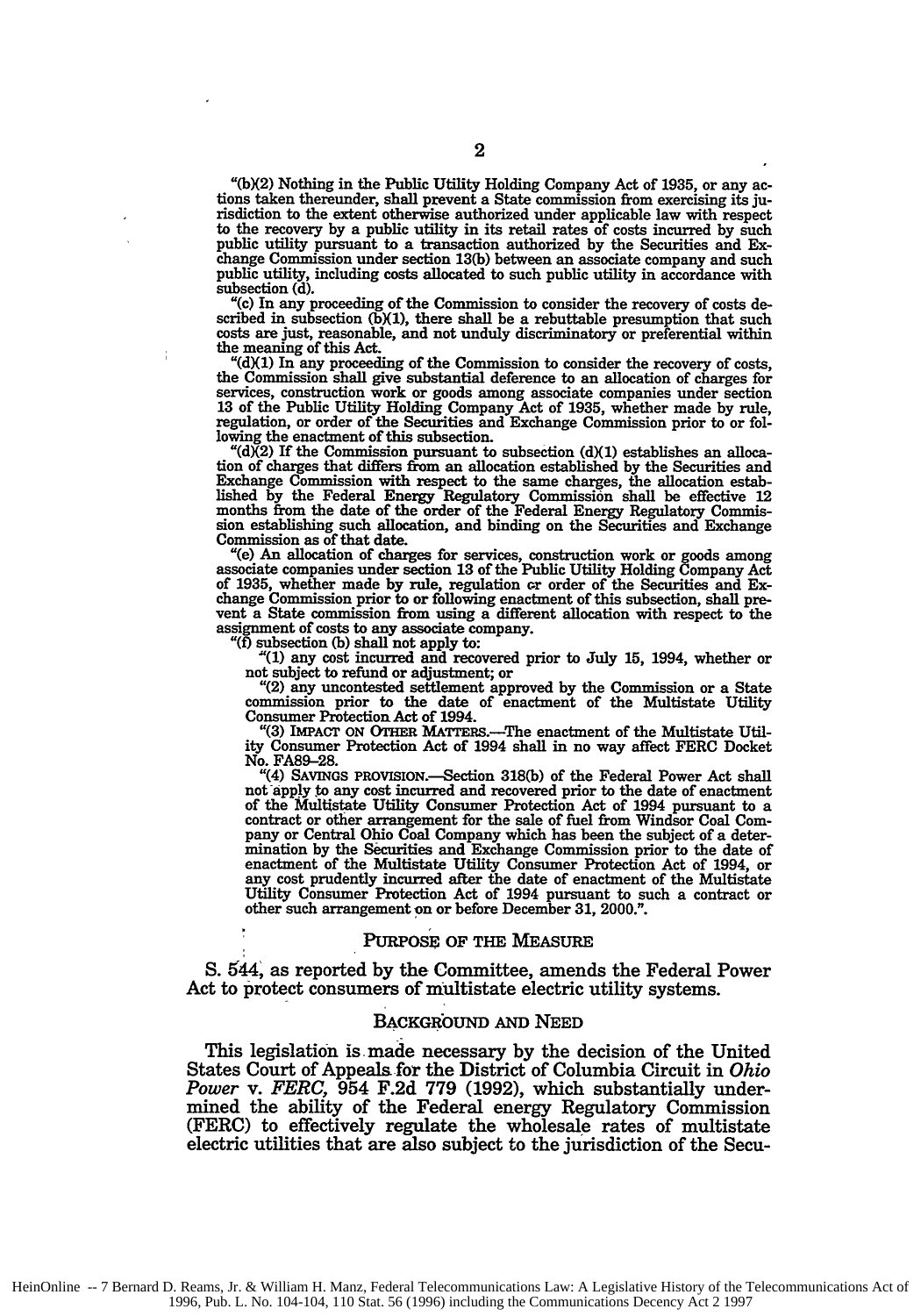rities and Exchange Commission **(SEC).** The purpose of this legisla- tion is to restore FERC's ratemaking authority.

Registered public utility holding companies are multistate utilities that are regulated **by** the **SEC** under the Public Utility Holding Company Act of **1935 (PUHCA).** There are ten registered electric public utility holding companies, serving approximately 49 million households in **30** states.

Each registered utility holding company has subsidiaries, some of which are public utilities and some of which are non-utilities that contract with the public utility subsidiaries to perform services, sales, or construction. Under section **13(b)** of **PUHCA,** the **SEC** is required to insure that such contracts are in the public interest and are performed "economically and efficiently for the benefit of such associate companies at cost, fairly and equitably allocated among such companies." Thus, the focus of the **SEC** is on intra-cor-

porate transactions, and not on ratemaking. At the same time, FERC is required **by** sections **205** and **206** of the Federal Power Act **(FPA)** to oversee the rates charged for wholesale electricity **by** public utilities, including sales **by** public utility subsidiaries of registered utility holding companies. The primary purpose of the FERC review is to assure that rates received **by** the public utility are "just and reasonable."

From **1935,** when Congress enacted both **PUHCA** and the FPA, until the *Ohio Power* decision in **1992,** this statutory framework performed quite well. The **SEC** oversaw the price charged for the performance of service, sales, and construction contracts, and FERC reviewed the reasonableness of the inclusion of those costs in the rates for the wholesale sale of electricity. In other words, FERC had the authority to disallow recovery of an affiliate charge even where the **SEC** allowed the cost to be charged **by** one affiliate to another pursuant to section **13(b)** of **PUHCA.** Although this was an overlap in jurisdiction between the two agencies, it was not problematic. As FERC Chair Moler testified before the Committee, "there were no significant problems resulting from the overlap in **SEC-FERC** jurisdiction, until a series of court decisions involving the wholesale rates of Ohio Power Company (Ohio Power)."

In *Ohio Power,* a utility subsidiary of a registered utility holding company entered into a contract with another subsidiary of the same registered holding company for the purchase of coal. Pursuant to Section **13(b)** of **PUHCA,** the **SEC** required that the coal subsidiary charge the utility subsidiary an amount based on the actual cost of producing the coal, plus a reasonable rate of return. The utility subsidiary later applied to FERC to increase its wholesale electric rates to reflect, among other things, the cost paid pursuant to the coal contract. In the meantime, the FERC modified its passthrough standard for goods from an "at cost" approach to a marketbased approach. As a result, FERC declined to pass through a portion of the coal contract cost on the ground that the resulting rate would be unreasonable because the at-cost price paid to the subsidiary for the coal was, in many instances, far in excess of the comparable market rate for coal.

The utility subsidiary appealed FERC's cost disallowance to the Court of Appeals for the **D.C.** Circuit. That court overturned FERC based on section **318** of the FPA, which is intended to resolve cer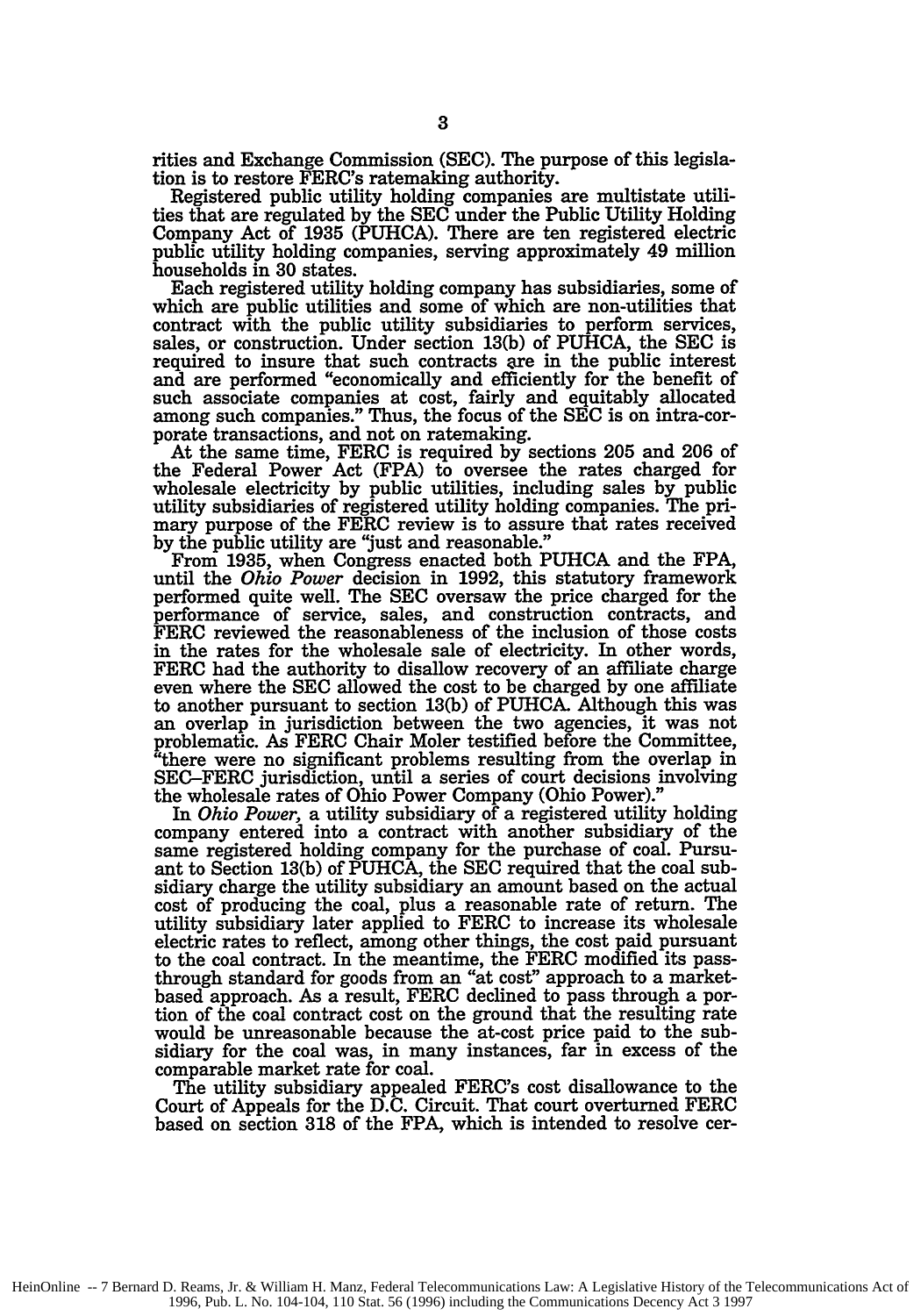tan jurisdictional conflicts between the **SEC** and FERC. The court ruled that section 318 divested FERC of ratemaking jurisdiction<br>because the SEC was responsible for setting the interaffiliate price<br>under PUHCA. *Ohio Power* v. *FERC*, 880 F. 2d 1400 (D.C. Cir.<br>1989). In concurring, Judg **1989).** In concurring, Judge Mikva disagreed with the court's analy- sis of section **318,** but agreed with the result based on a FERC reg- ulation requiring that fuel costs subject to the jurisdiction of another regulatory body be deemed reasonable by FERC and includable in rates.

On appeal, the Supreme Court reversed the D.C. Circuit's analy-<br>sis of section 318, holding that it was inapplicable to the circumstances presented. *Arcadia, Ohio v. Ohio Power Co.,* 111 S.Ct. 415 (1990). The Court remanded the case for further consideration.

On remand, the D.C. Circuit adopted Judge Mikva's reasoning for overturning the FERC order. *Ohio Power v. FERC,* 954 F.2d at 783. If this had been the only basis for the court's decision, there would be no problem because FERC could amend its regulation, as it is currently in the process of doing. However, the court went on to reason that the SEC's specific authority under PUHCA to set interaffiliate prices "at cost" overrode FERC's general authority under the FPA to set rates that are "just and reasonable." Consequently, the court ruled that FERC lacks the authority to review a price established in an interaffiliate contract when setting the wholesale electric rates to be charged by subsidiaries of a reg-<br>istered public utility holding company. Instead, the interaffiliate price must be fully included in rates as a cost, even if FERC would otherwise have concluded that such inclusion would lead to rates that are not just and reasonable. It is this aspect of the court's ruling that necessitated this legislation.

Under the court's ruling, the SEC would be solely responsible for protecting ratepayers from excessively high or imprudently incurred costs charged in affiliate service, sales, or construction contracts. This would be the case despite the fact that the SEC does not hold trial-type, evidentiary hearings with respect to section 13(b) contracts, and does not have the resources or procedural mechanisms to adequately review such contracts from a ratemaking perspective. For example, the SEC, unlike FERC, has no authority to order refunds.

It is also important that the rationale of the court's ruling may not be limited to fuel procurement from affiliates. There is concern that it could affect not only goods, but other section 13(b) affiliate transactions, like services (including the operation of power plants), as well as construction of power plants and transmission lines. These may be involve many millions of dollars that will be recovered from electric consumers. In addition, some have suggested that the court's reasoning could potentially be extended to state utility commission review of section 13(b) affiliate contract costs in

the retail rates charged by public utility subsidiaries of registered utility holding companies.<br>The decision also creates a dichotomy in the rate regulation of electric utilities. Those electric utilities that are members istered utility holding company systems have the ability to insulate significant portions of their costs from FERC review by forming affiliates to perform services for them, or sell goods to them. Those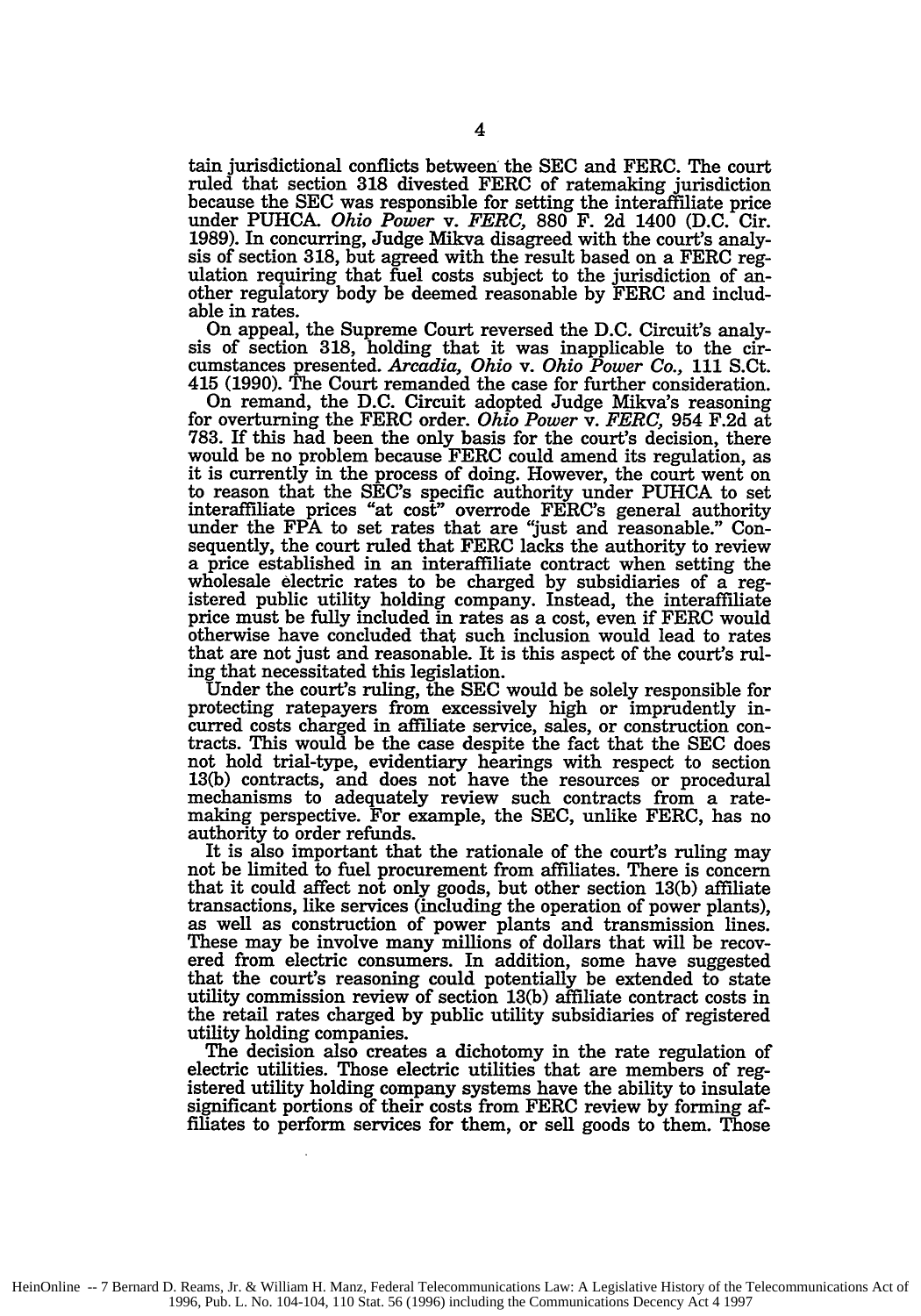utilities that are not part of a registered holding company system will continue to have their costs scrutinized **by** FERC to the extent such costs are included in wholesale rates.

As reported **by** the Committee, **S.** 544 would overturn *Ohio Power,* thereby restoring FERC's authority prospectively (from July **15,** 1994) to review costs associated with service, sales and construction contracts between affiliated companies of a registered utility holding company system for the purposes of establishing just and reasonable wholesale electric rates under the Federal Power Act. Similarly, the legislation makes it clear that nothing in **PUCHA,** nor any actions taken **by** the **SEC** thereunder, preempts state utility commissions from reviewing the allocated costs associated with service, sales, and construction contracts regulated under **PUCHA** when performing retail ratemaking as otherwise authorized **by** applicable law. However, the legislation does not alter in any way the Supreme Court's rulings in *Mississippi Power & Light Co. v. Mississippi,* 487 U.S. 354 (1988), or *Nantahala Power and Light Co. v. Thornburg,* 476 U.S. **953** (1986).

## **LEGISLATIVE HISTORY**

**S.** 544 was introduced **by** Senator Bumpers on March **10, 1993.** The Committee on Energy and Natural Resources held a hearing on the bill on May **25, 1993 (S.** Hrg. 103-234).

Chairman Johnston transmitted the language of the reported bill to the Senate Committee on Commerce, Science and Transportation for inclusion in **S. 1822,** the Communications Act of 1994, along with language prepared **by** Chairman Donald W. Riegle, Jr. of the Senate Committee on Banking, Housing and Urban Affairs that would amend **PUCHA** to allow registered utility holding companies to participate in the provision of telecommunications services. The language of the reported bill is now included as paragraphs **302(b)(2), (3),** and (4) of **S. 1822,** which was ordered reported **by** the Commerce Committee on August **10,** 1994.

## COMMITTEE RECOMMENDATIONS **AND** TABULATION OF VOTE

The Senate Committee on Energy and Natural Resources, in an open business session on July  $22$ , 1994, by vote of a quorum present, recommended that the Senate pass the bill as described herein.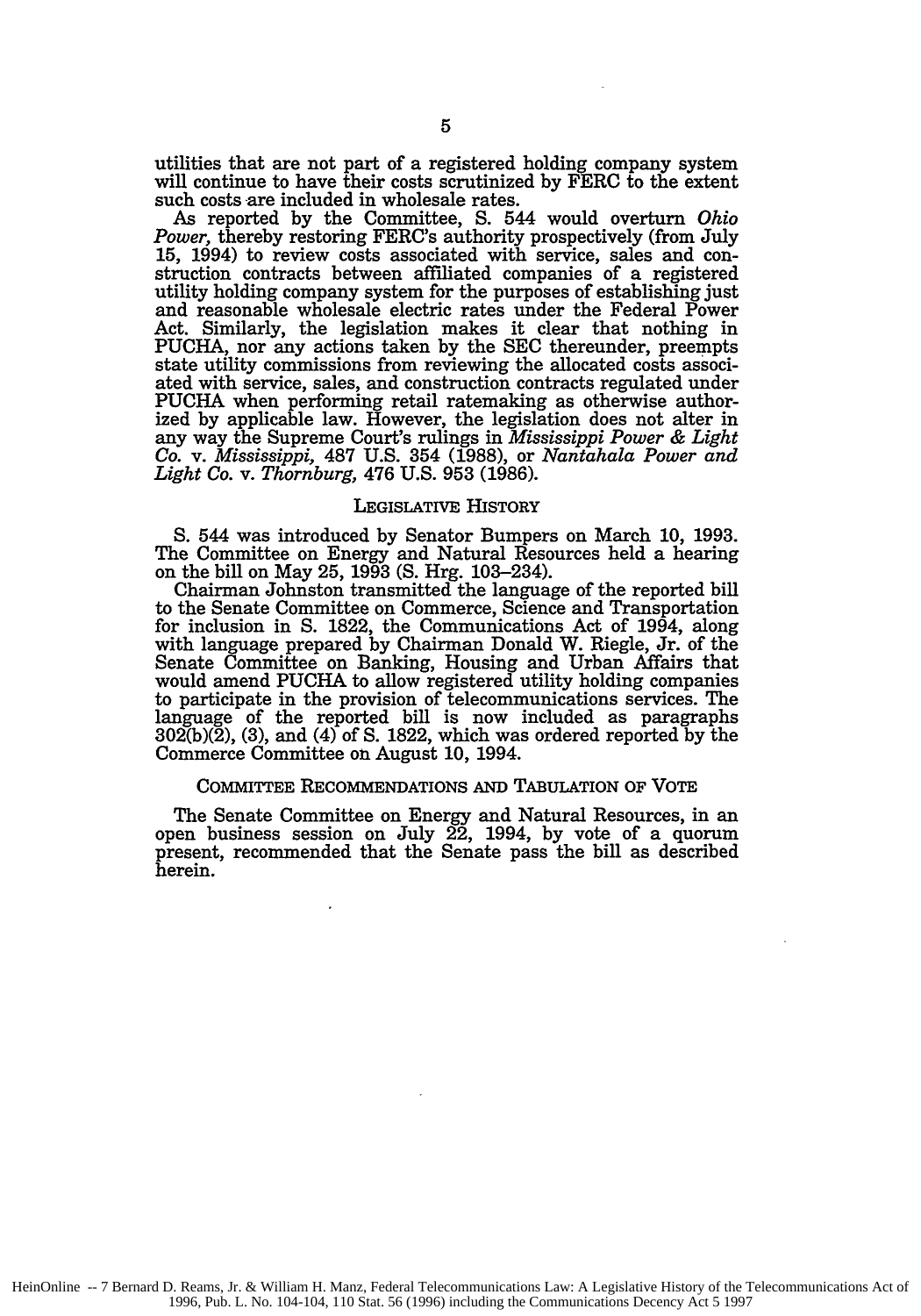The roll call vote on reporting the measure was 14 yeas and **5** nays, as follows:

**YEAS** NAYS Mr. Johnston Mr. Wallop<br>Mr. Bumpers Mr. Murkov Mr. Bradley Mr. Bennett Mr. Bingaman<sup>1</sup> Mr. Akaka Mr. Shelby<sup>1</sup> Mr. Wellstone<sup>1</sup> Mr. Campbell<sup>1</sup> Mr. Mathews Mr. Dorgan Mr. Hatfield<sup>1</sup> Mr. Nickles Mr. Lott

Mr. Bumpers Mr. Murkowski ' Mr. Craig<br>Mr. Bennett

**I** Indicates proxy vote.

## **COMMITrEE** AMENDMENTS

The purpose of the substitute bill, as amended, is to restore effective regulatory review over the electric rate impacts associated with service, sales and construction contracts between affiliated companies of registered utility holding company systems.

## SECTION-BY-SECTION ANALYSIS

Section 1 retitles the bill "the Multistate Utility Consumer Protection Act of 1994".

Section 2 amends Section **318** of the Federal Power Act to make the existing text subsection 318(a), and then adds new subsections (b) through **(f).**

New subsection 318(b)(1) authorizes FERC prospectively (with respect to costs not incurred and recovered prior to July 15, 1994) to disallow the recovery of costs incurred by a jurisdictional utility pursuant to contracts regulated by the SEC pursuant to Section 13(b) of PUHCA. This would overturn the *Ohio Power* decision.

New subsection 318(b)(2) provides that neither PUHCA, or any actions taken thereunder, shall prevent any state utility commission prospectively (again, with respect to costs not incurred and recovered prior to July **15,** 1994) from disallowing the recovery of costs incurred by a jurisdictional utility pursuant to contracts regulated by the **SEC** pursuant to Section **13(b)** of PUHCA. For example, there was some concern that the "at cost" language of section 13(b) would be used to preclude retail ratemaking by a state commission under a state statute providing that rates by "just and reasonable." This subsection assures that such state retail ratemaking, performed under existing authority, is protected.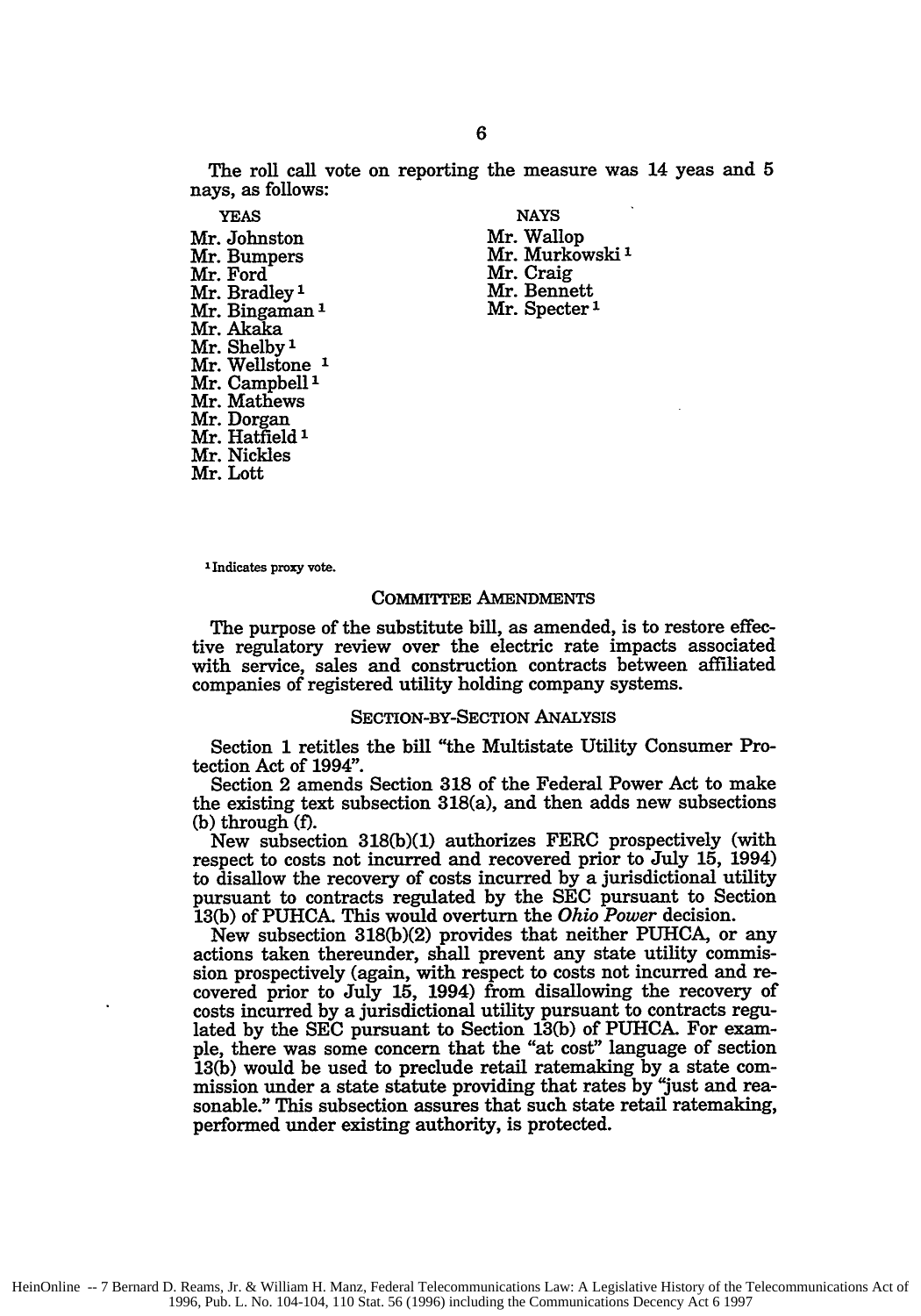New subsection 318(c) creates a rebuttable presumption in any rate proceeding of FERC that a cost resulting from a contract regulated pursuant to Section **13(b)** of **PUHCA** is just, reasonable, and not unduly discriminatory or preferential.

New subsection **318(d)** concerns the allocation of costs associated with service, sales and construction contracts **by** the **SEC** among companies associated with a registered utility holding company. New subsection **318(d)(1)** provides that FERC shall give substantial deference to the SEC's allocation of cost among public utility company subsidiaries, whether such allocation is made prior to or following enactment of this legislation. In other words, FERC cannot use a different allocation for ratemaking purposes unless it finds the **SEC** allocation under section **13** to be outside a relatively wide range of reasonableness. Thus, the **SEC** allocation might not be the allocation that FERC would have reached if the matter had arisen at FERC first, but FERC must nevertheless use it if it is reasonable. This subsection does not limit the authority of FERC to review the reasonableness or prudence of costs allocated to a public utility once the allocation among the associate companies is determined.

New subsection **318(d)(2)** provides that if FERC does establish a different cost allocation, the new allocation does not become effective until 12 months from the date of the FERC order establishing that allocation. This is intended to give the registered utility holding company and its subsidiaries time to make any adjustments necessitated **by** the new allocation. At the end of the 12 months, the new allocation is binding on the **SEC** and the state commissions.

New subsection 318(e) prevents a state commission from using a different allocation than the **SEC** allocation made pursuant to Section 13 of PUHCA for costs associated with service, sales and construction contracts between holding company affiliates. Pursuant to new subsection 318(d)(2), the SEC is bound to implement, by rule, regulation, or order, the FERC allocation order by the end of the 12 month period. The SEC rule, regulation, or order is binding on state commissions pursuant to subsection 318(e). Subsection 318(e) does not limit the authority of a state commission to review the reasonableness or prudence of allocated costs.

New subsection 318(f) provides that subsection 318(b) shall not apply to any costs incurred and recovered from ratepayers prior to July 15, 1994. Thus, the restoration of FERC's authority to disallow costs incurred pursuant to a transaction authorized under section 13(b) of PUHCA is prospective in nature. New subsection 318(f) also provides that section 318(b) shall not apply to costs related to uncontested settlements approved by FERC or a State Commission prior to the date of enactment.

The reported bill also provides that it does not affect FERC Docket No. FA89-28. It is the Committee's understanding that the parties to this proceeding have entered into a tentative settlement of this case. If the case is not settled, the Committee takes no position on the application of *Ohio Power,* if any, to this case.

Finally, the bill provides that subsection 318(b) does not apply to any costs incurred and recovered prior to the date of enactment pursuant to a contract or other arrangement for the sale of fuel from the Windsor Coal Company or the Central Ohio Coal Com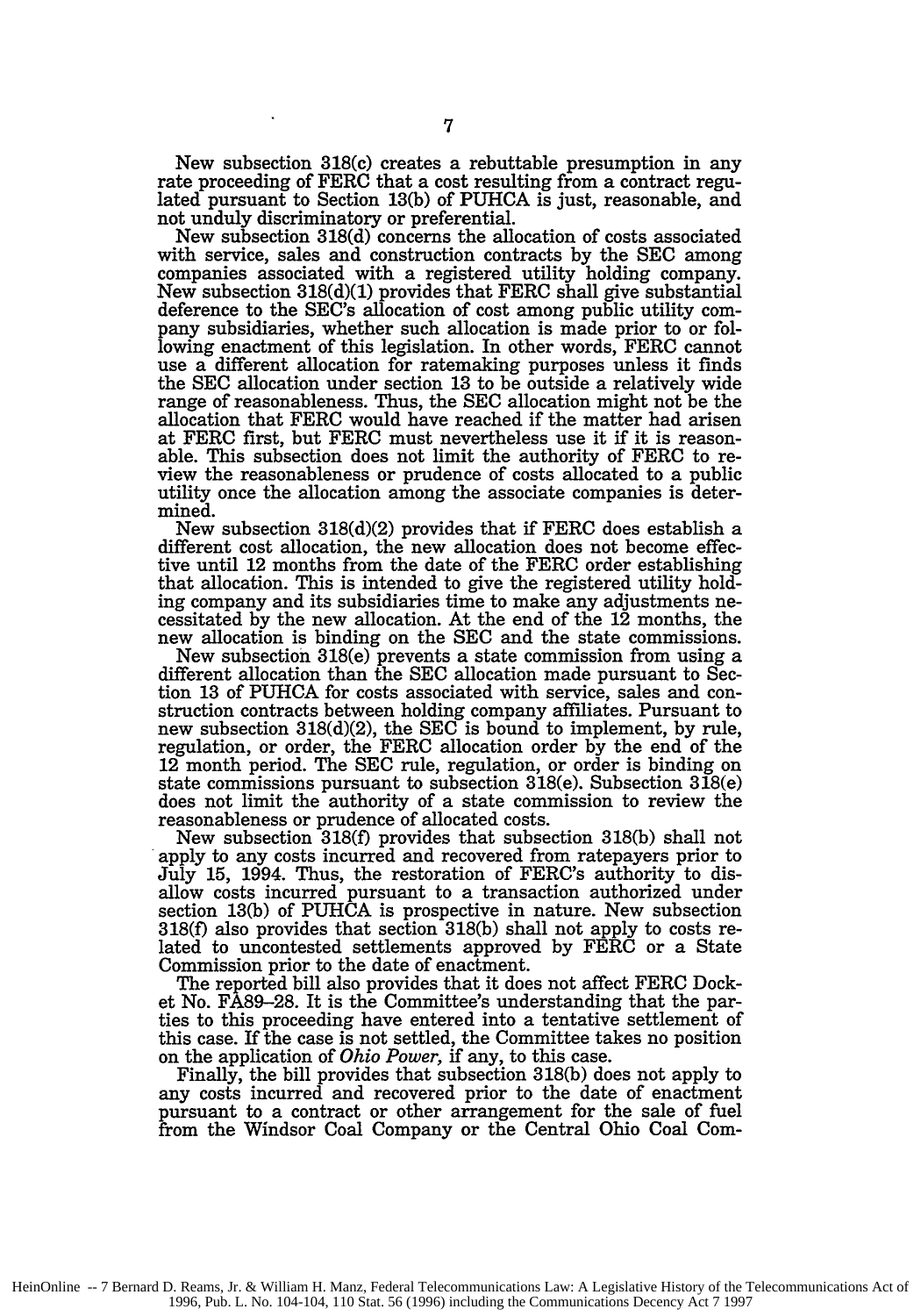pany which has been the subject of a determination **by** the **SEC** prior to the date of enactment, or any cost prudently incurred after the date of enactment pursuant to such a contract or other such arrangement on or before December **31,** 2000. It is the Committee's understanding that each of the named companies has one fuel contract that would be covered **by** this provision. It is important to note that the prudence requirement applies only to costs incurred between the date of enactment and December **31,** 2000; it does not apply to costs incurred and recovered prior to the date of enactment. Prudence would be determined **by** FERC and the relevant state utility commissions.

#### COST **AND** REGULATORY CONSIDERATIONS

The following estimate of costs of this measure has been provided **by** the Congressional Budget Office:

> U.S. CONGRESS, CONGRESSIONAL **BUDGET** OFFICE, *Washington, DC, August 17, 1994.*

Hon. J. **BENNETT** JOHNSON, *Chairman, Committee on Energy and Natural Resources, United States Senate, Washington, DC.*

**DEAR** MR. CHAIRMAN: The Congressional Budget Office has reviewed **S.** 544, the Multistate Utility Consumer Protection Act of 1994, as ordered reported by the Senate Committee on Energy and Natural Resources on July 22, 1994. CBO estimates that enacting the bill would have no net effect of the federal budget.

The bill would amend the Federal Power Act to grant additional authority to the Federal Energy Regulatory Commission (FERC) to review and disallow the costs associated with transactions of a public utility holding company and an affiliated company, for purposes of determining a just and reasonable rate for consumers. This pro- vision may increase FERC's workload, but because the agency revision may increase FERC's workload, but because the agency recovers 100 percent of its costs through user fees, any increase in its administrative costs would be offset by an equal change in the fees that the commission charges. Hence, the bill's provisions would have no net budgetary impact.

Because FERC's administrative costs are limited in annual appropriations, enactment of **S.** 544 would not affect direct spending or receipts. Therefore, pay-as-you-go procedures would not apply to the bill. In addition, CBO estimates that enacting the bill would have no significant impact on the budgets of state and local governments.

If you wish further details on this estimate, we will be pleased to provide them. The CBO staff contact is Pete Fontaine.

Sincerely, **JAMES L. BLUMPS L. BLUMPS** JAMES L. BLUM<br>(For Robert D. Reischauer, Director).

## **REGULATORY** IMPACT **EVALUATION**

In compliance with paragraph **11(b)** of rule XXVI of the Standing Rules of the Senate, the Committee makes the following evaluation of the regulatory impact which would be incurred in implementing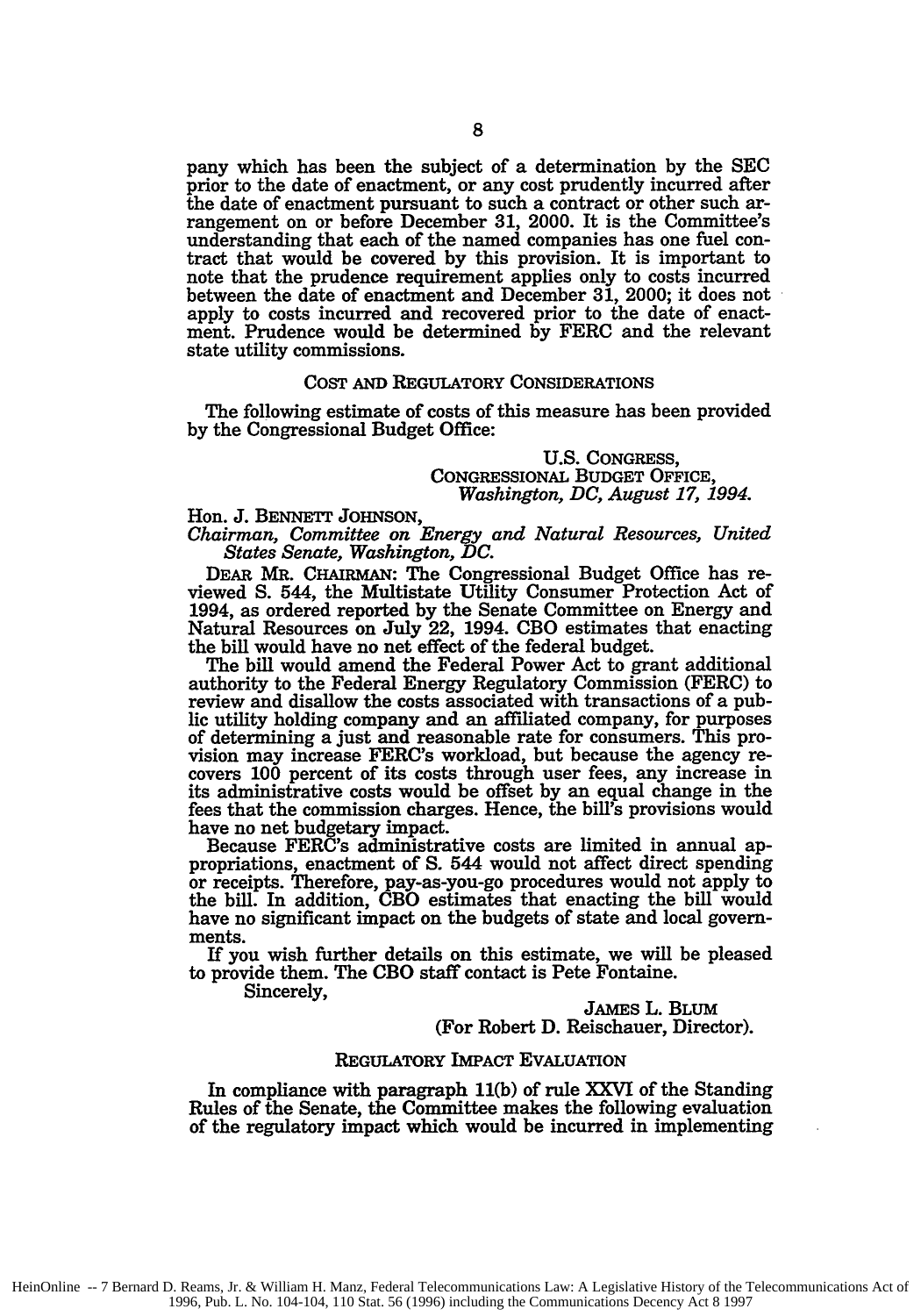S. 544. The bill is not a regulatory measure in the sense of imposing Government-established standards or significant economic responsibilities on private individuals and businesses.<br>No personal information would be collec

ment of **S.** 544 as amended.

## **EXECUTIVE COMMUNICATIONS**

On June **9, 1993,** the Committee on Energy and National Resources requested legislative reports from the Department of Energy and the Office of Management and Budget setting forth executive views on S. 544. The reports had not been received a the time this report was filed. When the reports become available, the chairman will request that they be printed in the Congressional Record for the advice of the Senate.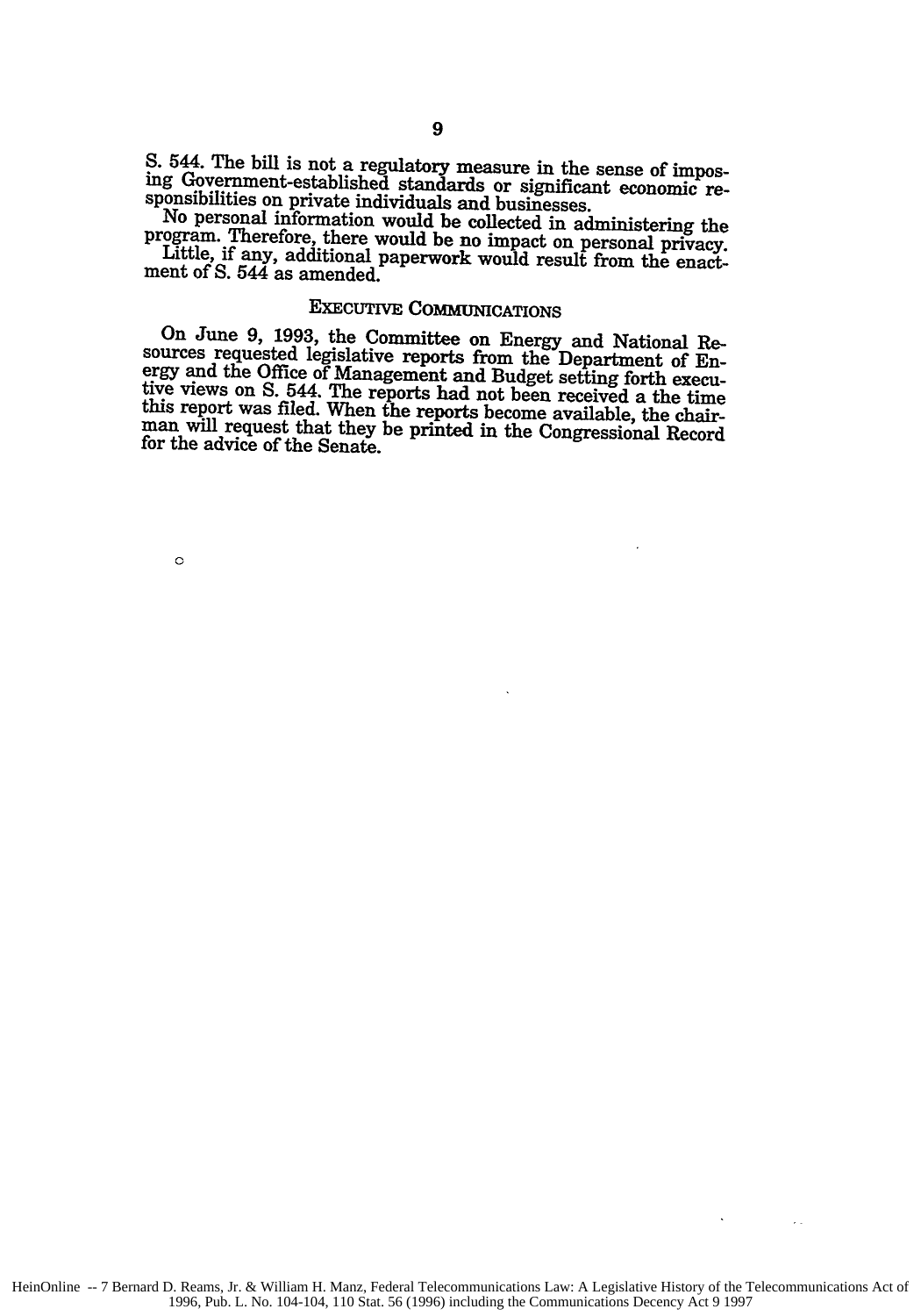## ADDITIONAL VIEWS OF SENATOR WALLOP

I voted against this legislation because it is bad public policy. Rather than address the issues raised **by** the *Ohio Power* court case in a straightforward manner, the Committee-reported bill instead creates a complex, overlapping, and confusing regulatory maze. It engenders duplicative regulation; it contains no mechanism to obtain a clear, timely, and final regulatory decision; it squeezes electric utilities between conflicting agency decisions; and it virtually guarantees the very trapping of costs that the *Ohio Power* Court found unacceptable. In short, the cure is worse than the disease.

The proponents of this legislation are motivated **by** two key concerns. One, the *Ohio Power* decision hinders the efforts of the Federal Energy Regulatory Commission and state public utility commissions to carry out their regulatory duties. Two, the Securities and Exchange Commission is not as effective a regulator as is the FERC. These are valid concerns and should be addressed; but we should do so in a way that makes regulation more effective, not

In *Ohio Power*, the Court recognized that registered electric utility holding companies should not be whipsawed between conflicting decisions of two federal regulatory agencies--decisions based on two different statutes having two different standards. The Court tion to a single agency. That decision makes good policy sense: only one agency, employing one standard, ought to be responsible for regulating an activity. Unfortunately, that is precisely what the Committee-reported **bill** does not do.

Instead of deciding whether the **SEC** or the FERC is to be in Instead of deciding whether regulation is to be pursuant to the Public Utility Holding Company Act or the Federal Power Act, the Committee-reported bill applies both statutes. I do not care particu- larly which agency is put in charge or which statutory standard is used, but **I** do care that only one agency be in charge and only one standard be used.

I am also concerned because the Committee-reported bill does not respect the sanctity of contracts or provide for finality of federal decision making. Notwithstanding the SEC's review and approval of time, to create and apply a new review standard to a pre-existing contract. This is true for both new and old contracts. Even if a contract conformed to FERC's passthrough standard at the time the **SEC** approved it, the Committee-reported bill allows the FERC to change its standard and to apply it to the contract. That, in fact, is exactly what led to *Ohio Power.* Even if made legal, it is not fair nor is it good policy.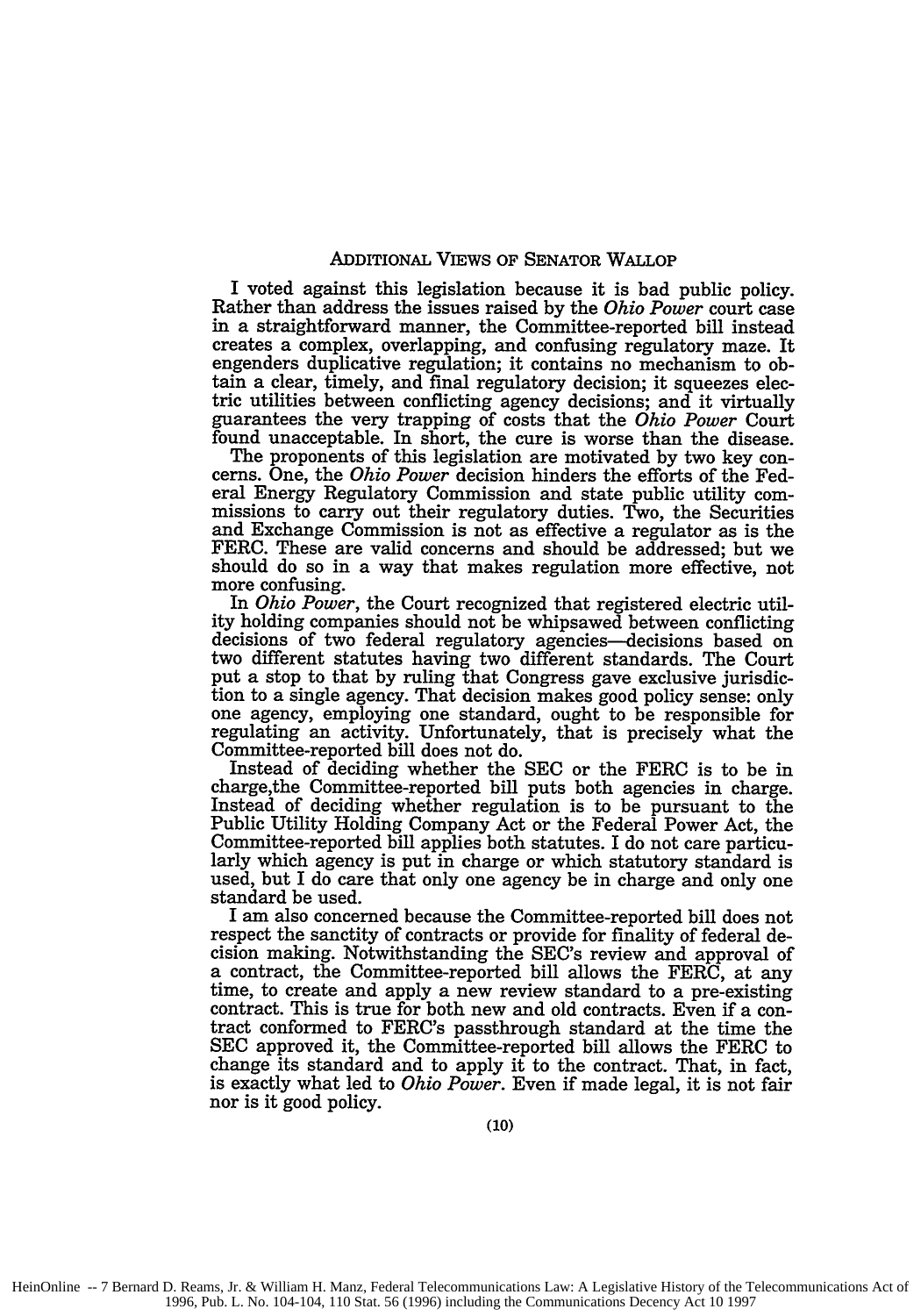Contract sanctity and finality of decision-making have long been important to this Committee and to the Congress. Once a contract has been federally approved, a company should be able to rely on the continued validity of that federal decision. In other legislative initiatives we have always sought to avoid retroactive changes and upsetting existing contracts. Thus, the **SEC's** recommendation for "grandfathering" existing contracts was well taken; unfortunately, **the Committee decided to ignore the advice.** The proponents of this legislation claim it is needed to restore

**state** public utility commission authority **to** where it was prior to *Ohio Power.* However, it provides that cost allocations made by the SEC *"\** \* \* shall prevent a State Commission from using a different allocation with respect to the assignment of costs. \* \* **\*"** This is brand new and entirely unique statutory authority preempting state public utility commissions.

Curiously, although the Committee-reported bill gives state public utility commissions authority to second-guess and "trump" certain **SEC** decisions, it does not give them the same authority with respect to similar FERC decisions. I know of no policy rationale for this distinction. Moreover, if we want to empower state public utility commissions, we should simply put them in charge in the first place, not just give them the power to second-guess SEC decisions.

Another troubling aspect of the Committee-reported bill is its resurrection of the very "cost trapping" the *Ohio Power* Court found unacceptable. Cost-trapping will occur when a utility incurs costs pursuant to an **SEC** approval, but the FERC or a state public utility commission subsequently denies their passthrough pursuant to the Committee-reported bill. Making a utility the "fall guy" for disagreements among regulatory agencies is not only patently unfair, but also bad public policy.

I am also very concerned that the Committee-reported bill sets a very bad precedent. Allowing one Federal agency to "trump" the decisions of another agency, and a state agency to "trump" a federal agency, has obvious implications for other federal decision making. FERC's hydroelectric licensing and natural gas pipeline regulation are two prime examples. Good public policy demands that a single agency-whomever that may be-be the final arbiter.

**It** is evident that the Committee-reported bill creates many more problems than it cures, any one of which constitutes sufficient reason to vote against it. If we cannot find a better way to address *Ohio Power,* then we ought not legislate at all.

MALCOLM WALLOP.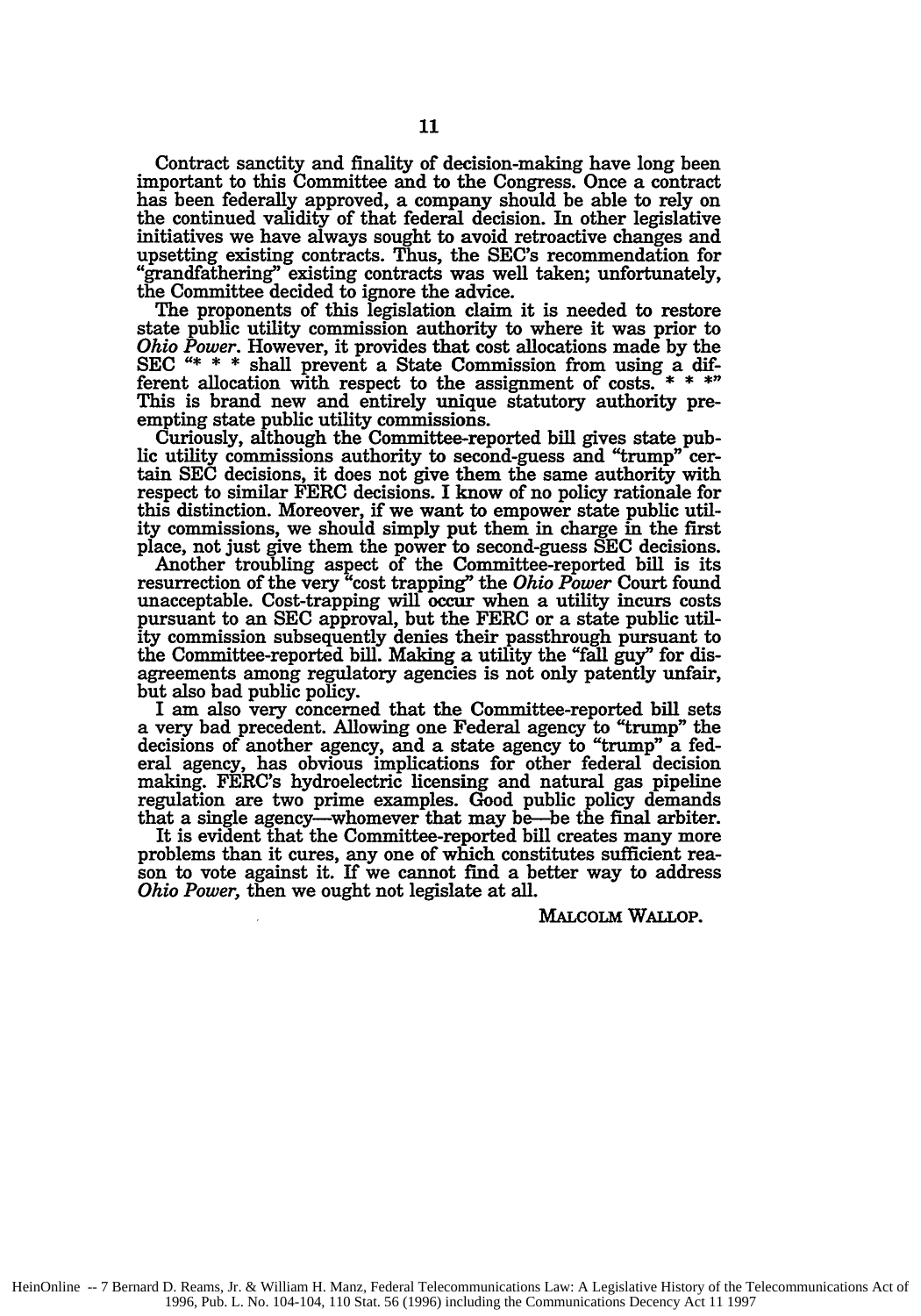## CHANGES IN EXISTING LAW

In compliance with paragraph 12 of rule **XXVI** of the Standing Rules of the Senate, changes in existing law made **by** this measure are shown as follows (existing law proposed to be omitted is enclosed in black brackets, new matter is printed in italic, and existing law in which no change is proposed is shown in roman):

#### FEDERAL POWER ACT

SEC. **318.** (a) If, with respect to the issue, sale, or guaranty of a security, or assumption of obligation or liability in respect of a security, the method of keeping accounts, the filing of reports, or the acquisition or disposition of any security, capital assets, facilities, or any other subject matter, any person is subject both to a requirement of the Public Utility Holding Company Act of **1935** or of a rule, regulation, or order thereunder and to a requirement of this Act or of a rule, regulation, or order thereunder, the requirement of the Public Utility Holding Company Act of **1935** shall apply to such person, and such person shall not be subject to the requirement of this Act, or any rule, regulation, or order thereunder, with respect to the same subject matter, unless the Securities and Exchange Commission has exempted such person from such requirement of the Public Utility Holding Company Act of **1935,** in which case the requirements of this Act shall apply to such person.

*(b)(1) The Commission shall have the authority to disallow recovery in jurisdictional rates of any costs incurred by a public utility pursuant to a transaction that has been authorized under section 13(b) of the Public Utility Holding Company Act of 1935, including costs allocated to such public utility in accordance with subsection (d), if the Commission determines that the recovery of such costs is unjust, unreasonable or unduly preferential or discriminatory under sections 205 or 206 of this Act.*

*(b)(2) Nothing in the Public Utility Holding Company Act of 1935, or any actions taken thereunder, shall prevent a State Commission from exercising its jurisdiction to the extent otherwise authorized under applicable law with respect to the recovery by a public utility in its retail rates of costs incurred by such public utility pursuant to a transaction authorized by the Securities and Exchange Commission under section 13(b) between an associate company and such public utility, including costs allocated to such public utility in accordance with subsection (d).*

*(c) In any proceeding of the Commission to consider the recovery of costs described in subsection (b)(1), there shall be a rebuttable presumption that such costs are just, reasonable, and not unduly discriminatory or preferential within the meaning of this Act.*

*(d)(1) In any proceeding of the Commission to consider the recovery of costs, the Commission shall give substantial deference to an*

 $(12)$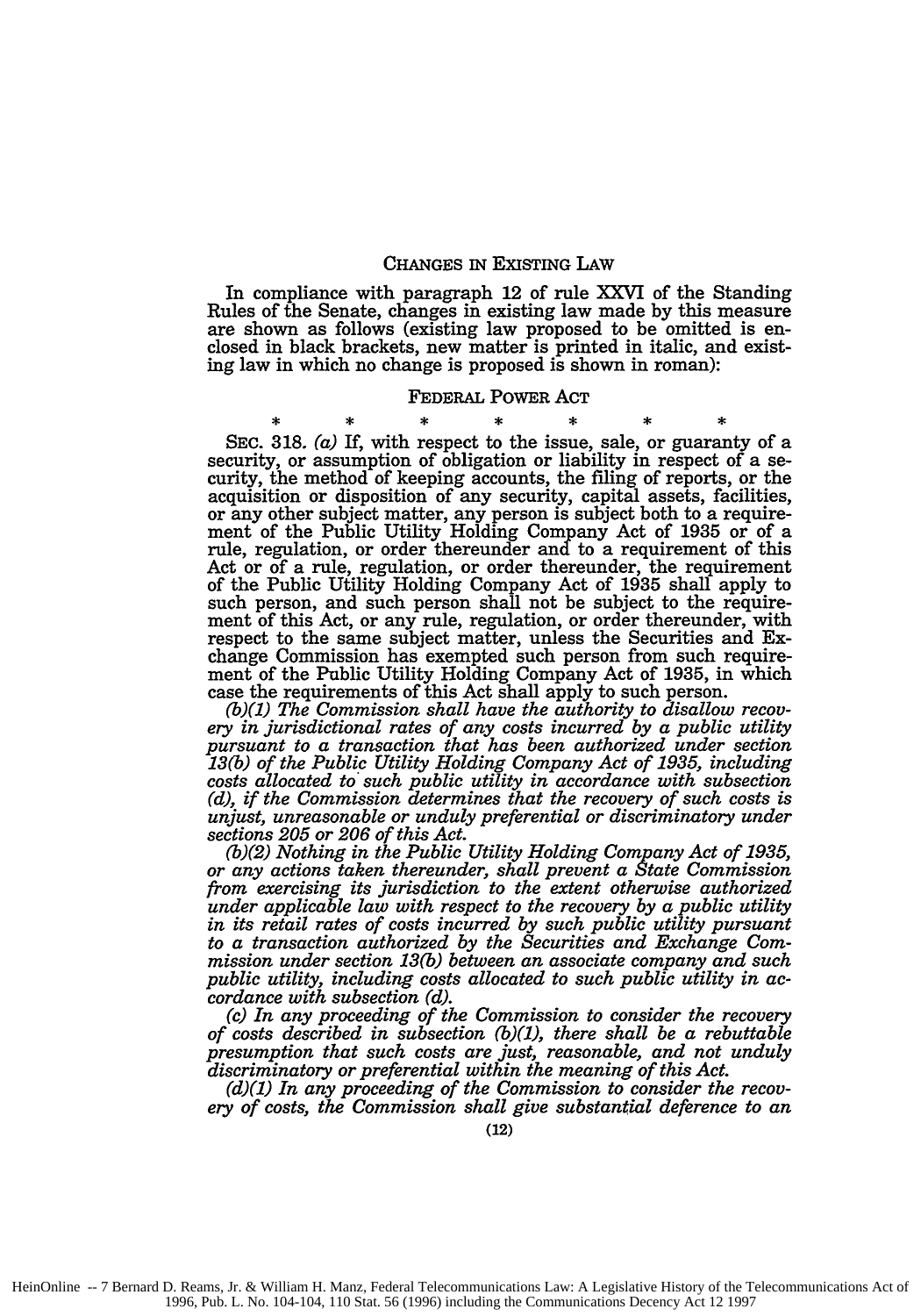*allocation of charges for services, construction work or goods among associate companies under section 13 of the Public Utility Holding Company Act of 1935, whether made by rule, regulation, or order of the Securities and Exchange Commission prior to or following the enactment of this subsection.*

*(d)(2) If the Commission pursuant to subsection (d)(1) establishes an allocation of charges that differs from an allocation established by the Securities and Exchange Commission with respect to the same charges, the allocation established by the Federal Energy Regulatory Commission shall be effective 12 months from the date of the order of the Federal Energy Regulatory Commission establishing such allocation, and binding on the Securities and Exchange Commission as of that date.*

*(e) An allocation of charges for services, construction work or goods among associated companies under section 13 of the Public Utility Holding Company Act of 1935, whether made by rule, regulation or order of the Securities and Exchange Commission prior to or following enactment of this subsection, shall prevent a State commission from using a different allocation with respect to the assignment of costs to any associate company.*

*(t) Subsection (b) shall not apply to:*

*(1) any cost incurred and recovered prior to July 15, 1994, whether or not subject to refund or adjustment;*

*(2) any uncontested settlement approved by the Commission or a State commission prior to the date of enactment of the Multistate Utility Consumer Protection Act of 1994.*

*(3) Impact on Other Matters-The enactment of the Multistate Consumer Protection Act of 1994 shall in no way affect FERC Docket No. FA89-28.*

*(4) Savings Provision.-Section 318(b) of the Federal Power Act shall not apply to any cost incurred and recovered prior to the date of enactment of the Multistate Utility Consumer Protection Act of 1994 pursuant to a contract or other arrangement for the sale of fuel from Windsor Coal Company or Central Ohio Coal Company which has been the subject to a determination by the Securities and Exchange Commission prior to the date of enactment of the Multistate Utility Consumer Protection Act of 1994, or any cost prudently incurred after the date of enactment of the Multistate Utility Consumer Protection Act of 1994 pursuant to such a contract or other such arrangement on or before December 31, 2000.*

O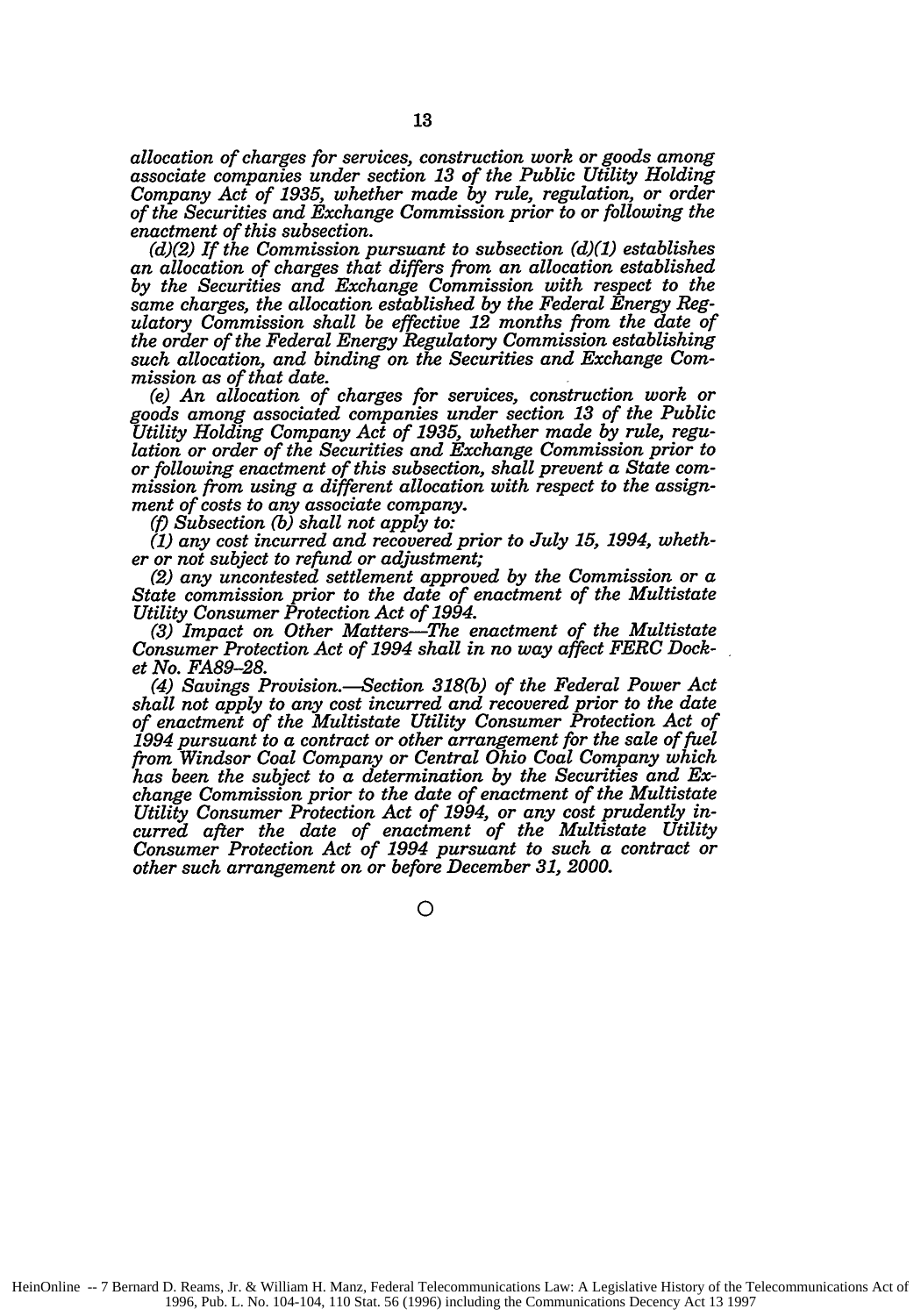HeinOnline -- 7 Bernard D. Reams, Jr. & William H. Manz, Federal Telecommunications Law: A Legislative History of the Telecommunications Act of 1996, Pub. L. No. 104-104, 110 Stat. 56 (1996) including the Communications Decency Act 14 1997

 $\sim$ 

 $\sim$ 

 $\sim$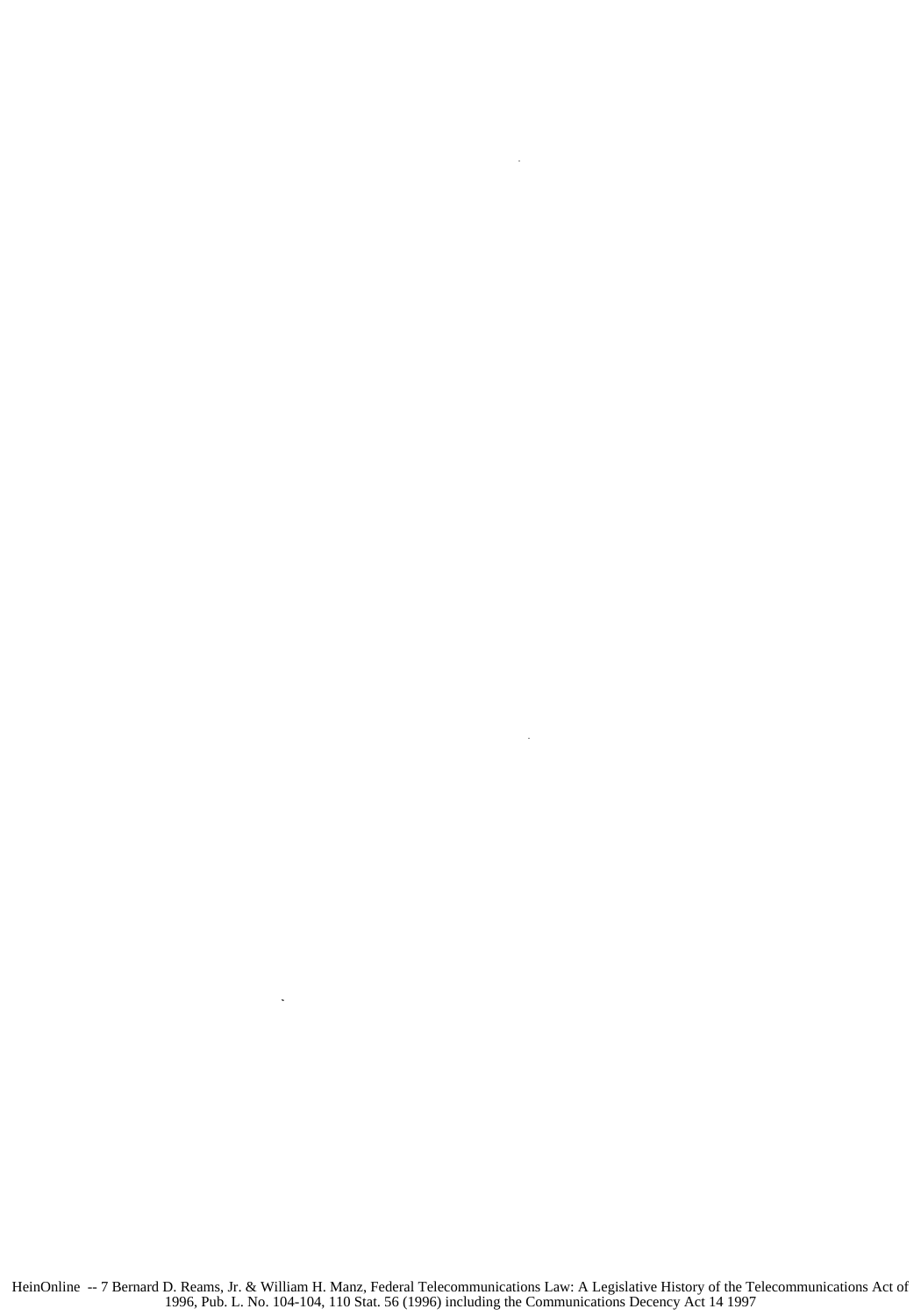## Document No. **170**

 $\sim 10^{-11}$ 

 $\sim$ 

**Carl Corporation**